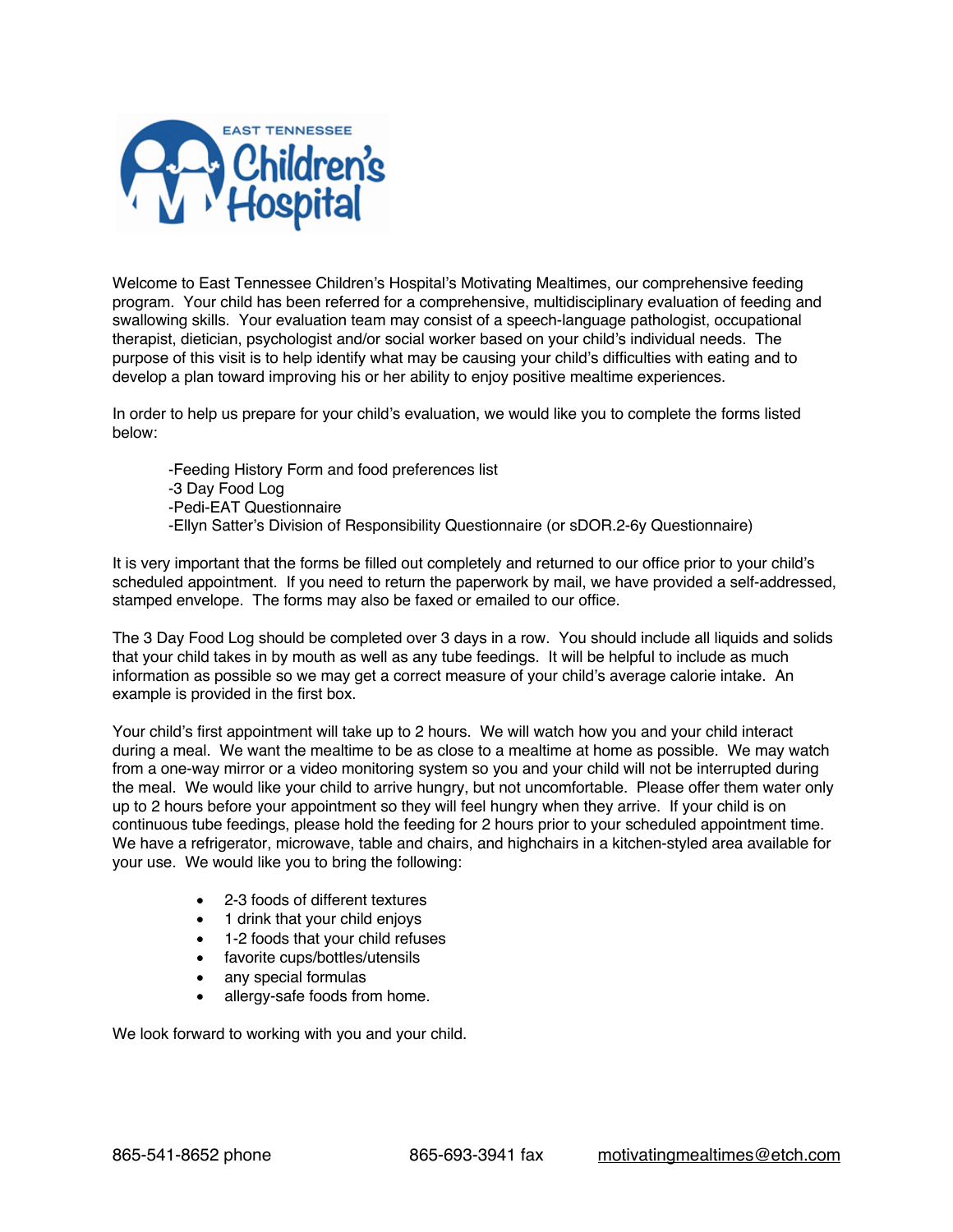

**Rehabilitation Services** Medical Office Building, Suite 130 2100 W. Clinch Ave., Knoxville, TN 37916 p. (865) 541-8652 f. (865) 693-3941

# vating Mealtimes Feeding

**In your own words, tell us your concerns with your child's feeding skills.**

**List past medical history including birth history, hospitalizations, surgeries, or procedures.**

**Does your child have any food allergies or intolerances?** If yes, please list.

**Who lives in your home?**

**Does your child go to school or daycare?** If yes, where and what grade?

**What community resources do you have in place?** ( $\Box$  TEIS,  $\Box$  WIC,  $\Box$  SSI,  $\Box$  CSS,  $\Box$  food stamps,  $\Box$  other \_\_\_\_\_)

**Do you have any concerns with other areas?** If yes, check any that apply.

 $\Box$  Hearing  $\Box$  Vision  $\Box$  Speech/Language  $\Box$  Motor Development  $\Box$  Behavioral/Social

**Is your child receiving other therapy services or have they in the past?** If yes, please describe.

**Does your child feed themselves?**\_\_\_\_\_\_\_\_ **What "utensils" are used at mealtimes?** (Check all that apply below)

 $\Box$  Breast  $\Box$  Bottle  $\Box$  Sippy Cup  $\Box$  Open Cup  $\Box$  Straw  $\Box$  Fingers  $\Box$  Spoon  $\Box$  Fork

**Where is your child fed?** (In a high chair? On your lap? At the table?)

**Please describe how your child reacts to new or non-preferred foods** (i.e. gags, leaves table, etc).

**Please describe any negative behaviors your child has at mealtimes** (i.e. screaming, throwing food, etc).

**If your child has a feeding tube, please complete the following: What type of feeding tube does your child have?** \_\_\_\_\_\_\_\_\_ **When was the tube placed?** \_\_\_\_\_\_\_\_\_\_\_ Formula used in feeding tube? \_\_\_\_\_\_\_\_\_\_\_\_\_\_\_\_\_\_\_\_\_\_ Pump or gravity feeds used? \_\_ **Please list schedule below with times/rate** (continuous and/or bolus feedings)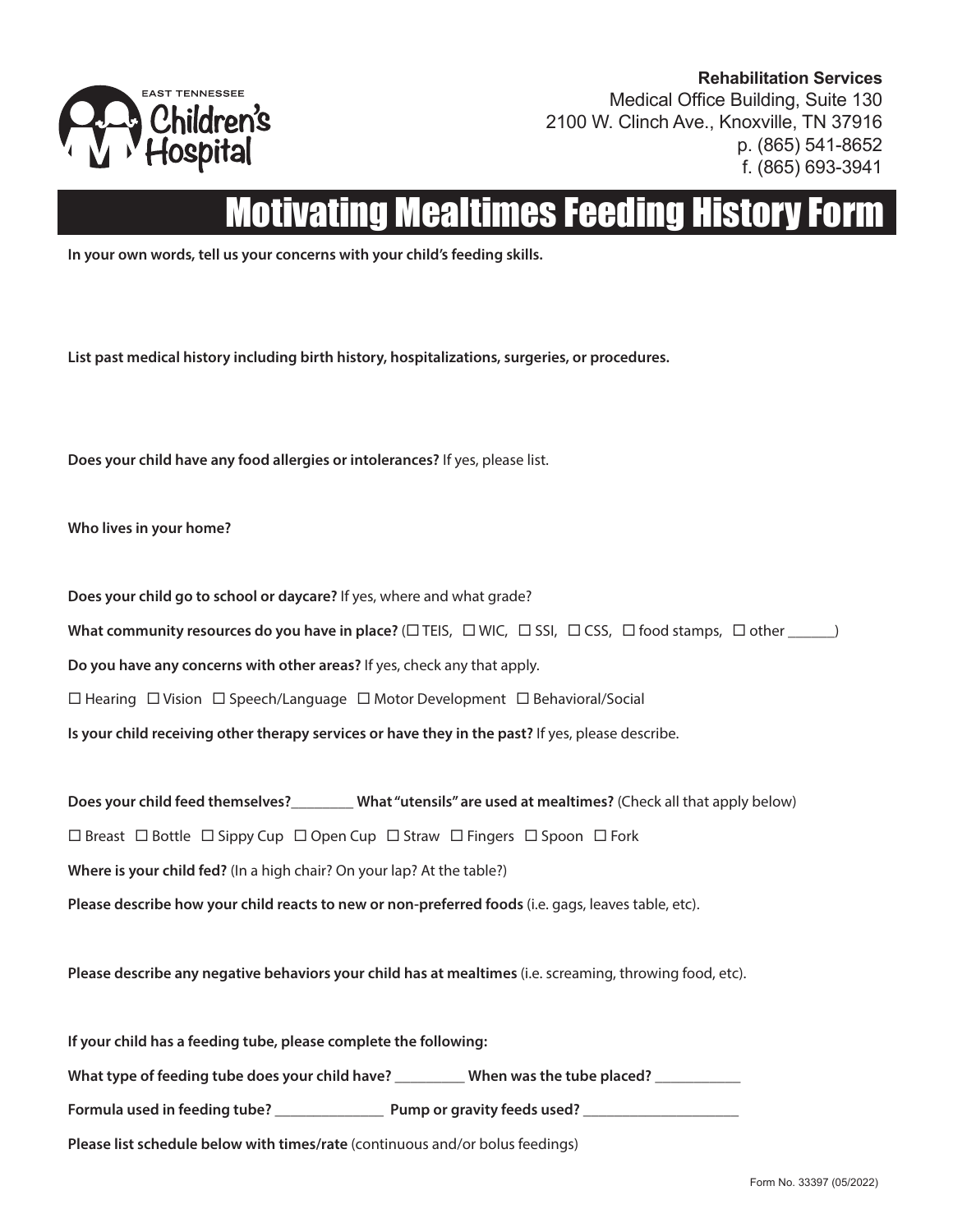### **Patient preferred food list**

Please list the foods your child will eat at least 80% of the time below by category. Be very specific, if your child is particular about brands, containers, or how the food is presented (i.e. if your child will only eat Tyson's dinosaur chicken nuggets or only whole milk warmed in a bottle).

| <b>Proteins</b><br>(i.e. Peanut butter on<br>wheat bread only,<br>bacon, eggs) | <b>Starches</b><br>(i.e. Kraft Mac & Cheese<br>in the individual cups) | <b>Fruits/Vegetables</b><br>(i.e. freeze dried apples,<br>peaches - fruit cup only) | <b>Drinks/Liquids</b><br>(i.e. Blue Gatorade, milk<br>only in Dr. Brown's<br>bottle warmed up) |
|--------------------------------------------------------------------------------|------------------------------------------------------------------------|-------------------------------------------------------------------------------------|------------------------------------------------------------------------------------------------|
|                                                                                |                                                                        |                                                                                     |                                                                                                |
|                                                                                |                                                                        |                                                                                     |                                                                                                |
|                                                                                |                                                                        |                                                                                     |                                                                                                |
|                                                                                |                                                                        |                                                                                     |                                                                                                |
|                                                                                |                                                                        |                                                                                     |                                                                                                |
|                                                                                |                                                                        |                                                                                     |                                                                                                |
|                                                                                |                                                                        |                                                                                     |                                                                                                |
|                                                                                |                                                                        |                                                                                     |                                                                                                |
|                                                                                |                                                                        |                                                                                     |                                                                                                |
|                                                                                |                                                                        |                                                                                     |                                                                                                |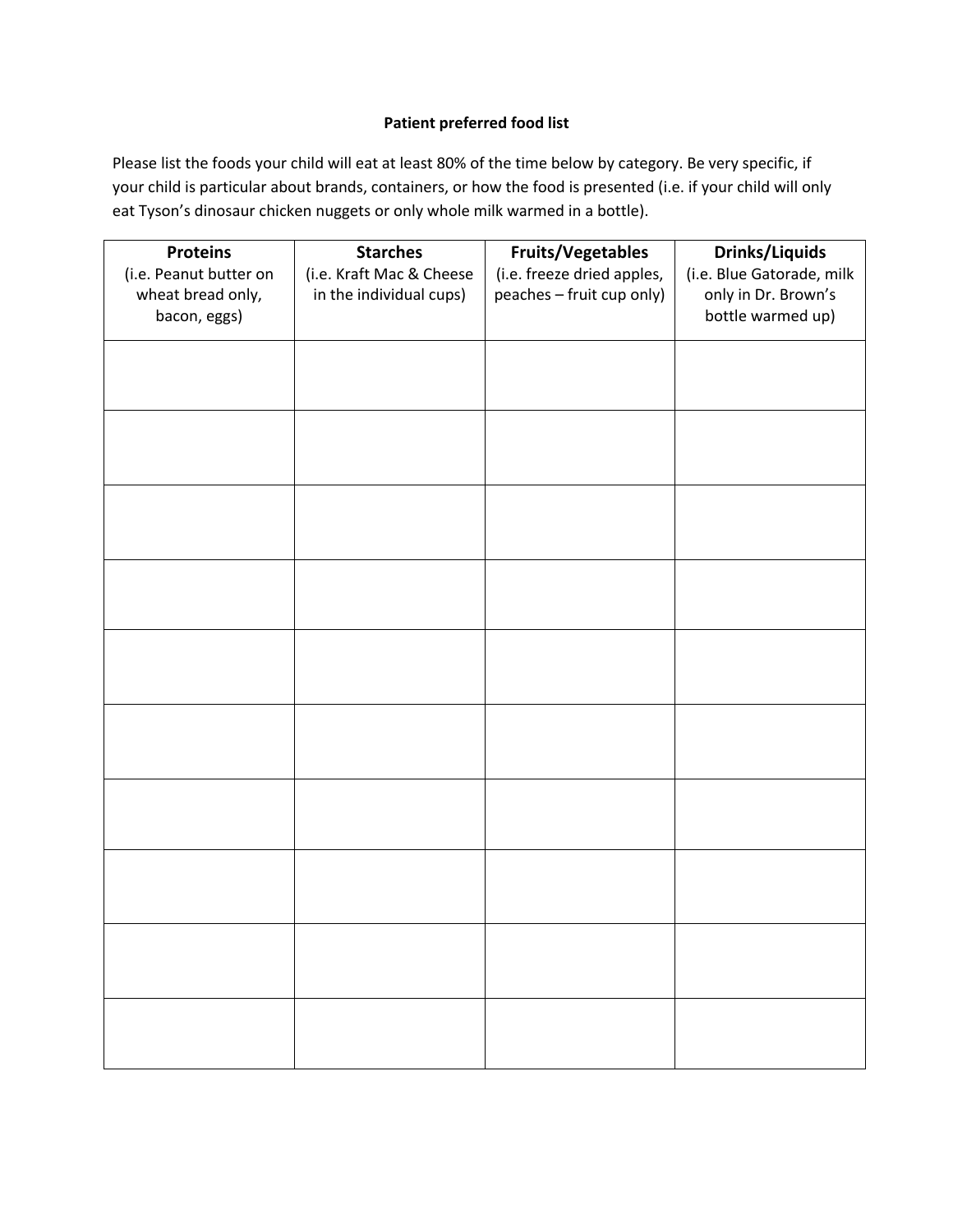| <b>Proteins</b> | <b>Starches</b> | Fruits/Vegetables | <b>Drinks/Liquids</b> |
|-----------------|-----------------|-------------------|-----------------------|
|                 |                 |                   |                       |
|                 |                 |                   |                       |
|                 |                 |                   |                       |
|                 |                 |                   |                       |
|                 |                 |                   |                       |
|                 |                 |                   |                       |
|                 |                 |                   |                       |
|                 |                 |                   |                       |
|                 |                 |                   |                       |
|                 |                 |                   |                       |
|                 |                 |                   |                       |
|                 |                 |                   |                       |
|                 |                 |                   |                       |
|                 |                 |                   |                       |
|                 |                 |                   |                       |
|                 |                 |                   |                       |
|                 |                 |                   |                       |
|                 |                 |                   |                       |
|                 |                 |                   |                       |
|                 |                 |                   |                       |
|                 |                 |                   |                       |
|                 |                 |                   |                       |
|                 |                 |                   |                       |
|                 |                 |                   |                       |
|                 |                 |                   |                       |
|                 |                 |                   |                       |
|                 |                 |                   |                       |
|                 |                 |                   |                       |
|                 |                 |                   |                       |
|                 |                 |                   |                       |
|                 |                 |                   |                       |
|                 |                 |                   |                       |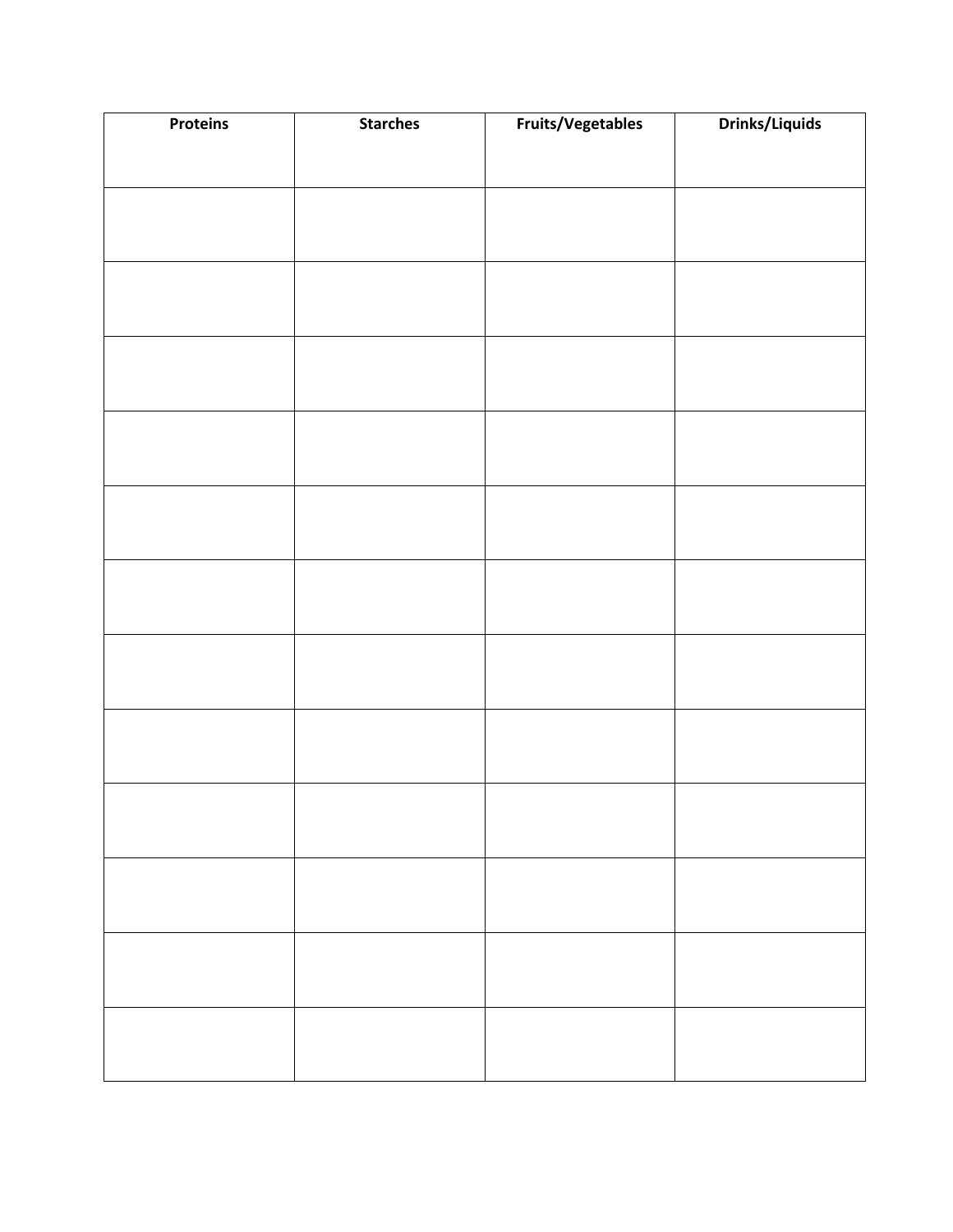| <b>Time/Place/Setting</b><br><b>Positioning</b> | Food/Formula Offered<br>(include formula recipe) | How much was<br>eaten?  | <b>Comments (rate &amp;</b><br>volume if tube-fed) |
|-------------------------------------------------|--------------------------------------------------|-------------------------|----------------------------------------------------|
| Where: home                                     | Great Value original applesauce                  | 1/ <sub>2</sub> the cup | Mom fed with spoon                                 |
| Who: mom, brother                               | <b>Toast with butter</b>                         | 3 bites                 | fed himself                                        |
| Position: highchair                             | 1 scrambled egg                                  | refused, gagged         |                                                    |
| Start Time: 7:30 cm                             | 4 scoops Similac + 6 oz water                    | 2 <sub>oz</sub>         | Dr. Brown's bottle                                 |
| Stop Time: 7:55 cm                              | 4 scoops Similac + 6 oz water                    | 4 oz                    | Bolus 240mL/hour                                   |
| Where:                                          |                                                  |                         |                                                    |
| Who:                                            |                                                  |                         |                                                    |
| Position:                                       |                                                  |                         |                                                    |
| <b>Start Time:</b>                              |                                                  |                         |                                                    |
| <b>Stop Time:</b>                               |                                                  |                         |                                                    |
| Where:                                          |                                                  |                         |                                                    |
| Who:                                            |                                                  |                         |                                                    |
| Position:                                       |                                                  |                         |                                                    |
| <b>Start Time:</b>                              |                                                  |                         |                                                    |
| Stop Time:                                      |                                                  |                         |                                                    |
| Where:                                          |                                                  |                         |                                                    |
| Who:                                            |                                                  |                         |                                                    |
| Position:                                       |                                                  |                         |                                                    |
| <b>Start Time:</b>                              |                                                  |                         |                                                    |
| <b>Stop Time:</b>                               |                                                  |                         |                                                    |
| Where:                                          |                                                  |                         |                                                    |
| Who:                                            |                                                  |                         |                                                    |
| Position:                                       |                                                  |                         |                                                    |
| <b>Start Time:</b>                              |                                                  |                         |                                                    |
| <b>Stop Time:</b>                               |                                                  |                         |                                                    |
| Where:                                          |                                                  |                         |                                                    |
| Who:                                            |                                                  |                         |                                                    |
| Position:                                       |                                                  |                         |                                                    |
| <b>Start Time:</b>                              |                                                  |                         |                                                    |
| <b>Stop Time:</b>                               |                                                  |                         |                                                    |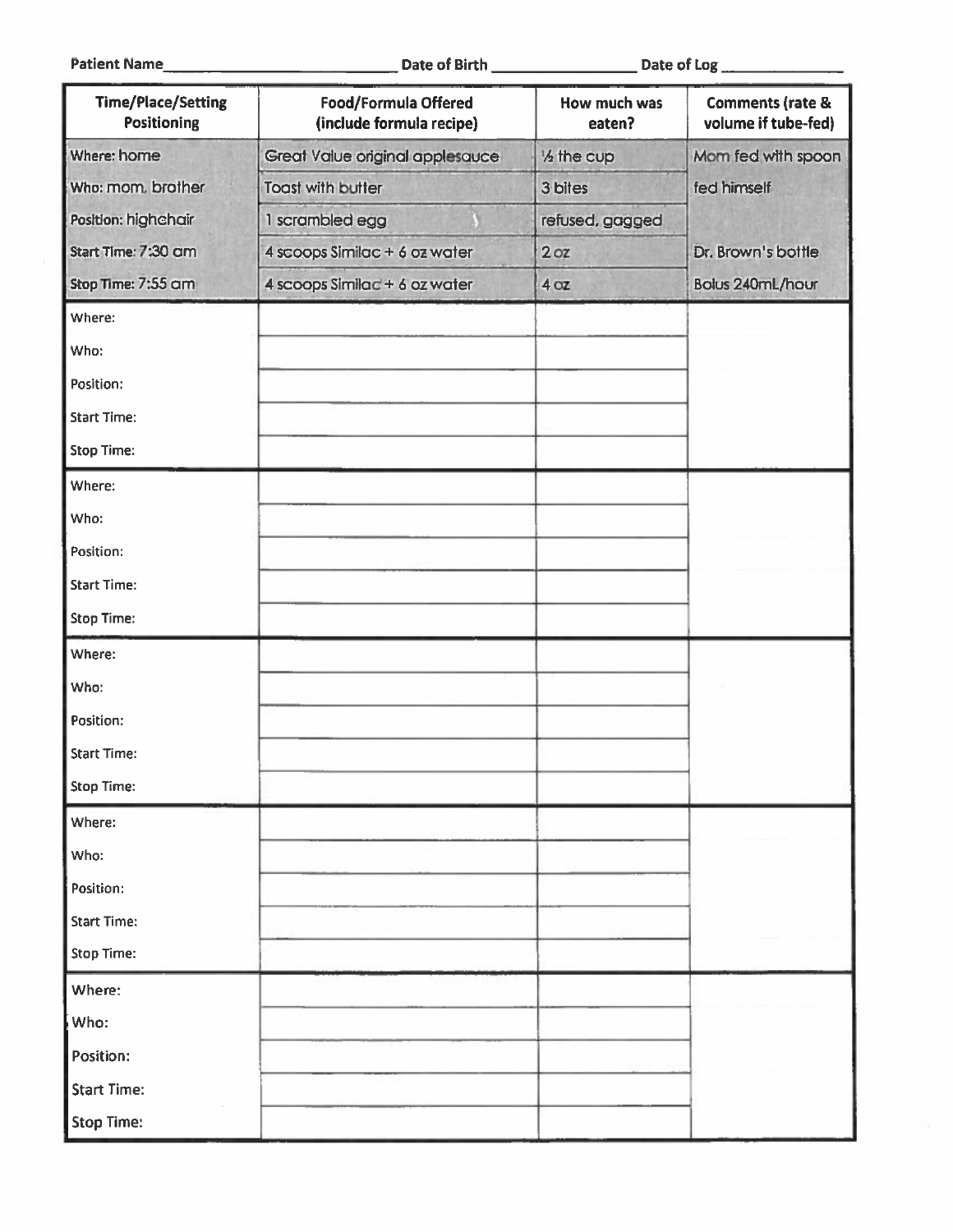| <b>Patient Name</b> |  |
|---------------------|--|
|---------------------|--|

| <b>Time/Place/Setting</b><br>Positioning | Food/Formula Offered<br>(include formula recipe) | How much was eaten? | <b>Comments (rate &amp;</b><br>volume if tube-fed) |
|------------------------------------------|--------------------------------------------------|---------------------|----------------------------------------------------|
| Where:                                   |                                                  |                     |                                                    |
| Who:                                     |                                                  |                     |                                                    |
| Position:                                |                                                  |                     |                                                    |
| <b>Start Time:</b>                       |                                                  |                     |                                                    |
| Stop Time:                               |                                                  |                     |                                                    |
| Where:                                   |                                                  |                     |                                                    |
| Who:                                     |                                                  |                     |                                                    |
| Position:                                |                                                  |                     |                                                    |
| <b>Start Time:</b>                       |                                                  |                     |                                                    |
| <b>Stop Time:</b>                        |                                                  |                     |                                                    |
| Where:                                   |                                                  |                     |                                                    |
| Who:                                     |                                                  |                     |                                                    |
| Position:                                |                                                  |                     |                                                    |
| <b>Start Time:</b>                       |                                                  |                     |                                                    |
| <b>Stop Time:</b>                        |                                                  |                     |                                                    |
| Where:                                   |                                                  |                     |                                                    |
| Who:                                     |                                                  |                     |                                                    |
| Position:                                |                                                  |                     |                                                    |
| <b>Start Time:</b>                       |                                                  |                     |                                                    |
| <b>Stop Time:</b>                        |                                                  |                     |                                                    |
| Where:                                   |                                                  |                     |                                                    |
| Who:                                     |                                                  |                     |                                                    |
| Position:                                |                                                  |                     |                                                    |
| <b>Start Time:</b>                       |                                                  |                     |                                                    |
| Stop Time:                               |                                                  |                     |                                                    |
| Where:                                   |                                                  |                     |                                                    |
| Who:                                     |                                                  |                     |                                                    |
| Position:                                |                                                  |                     |                                                    |
| <b>Start Time:</b>                       |                                                  |                     |                                                    |
| Stop Time:                               |                                                  |                     |                                                    |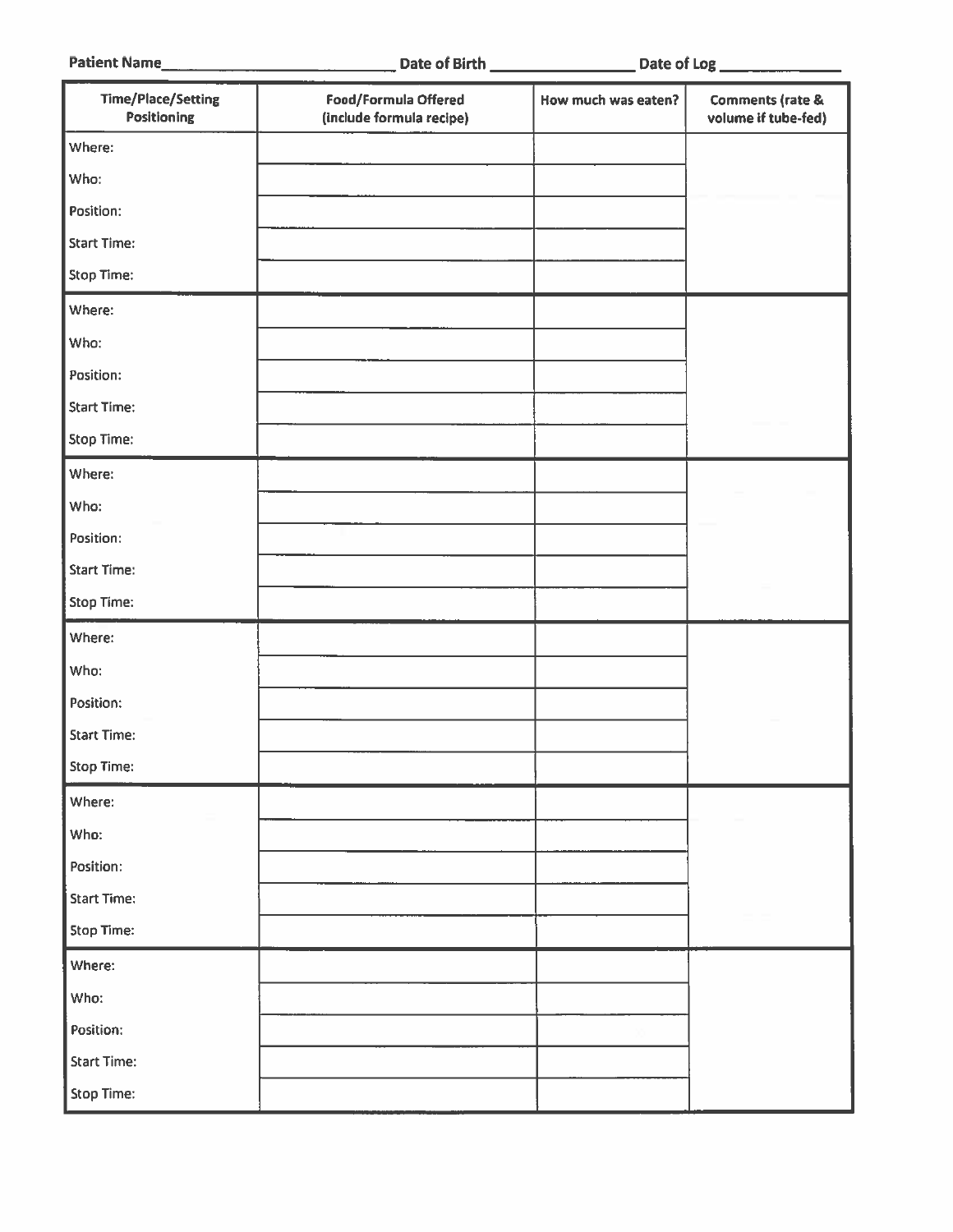Patient Name

|  |  |  | <b>Date of Birth</b> |  |
|--|--|--|----------------------|--|
|--|--|--|----------------------|--|

| <b>Time/Place/Setting</b><br>Positioning | Food/Formula Offered<br>(include formula recipe) | How much was eaten? | <b>Comments (rate &amp;</b><br>volume if tube-fed) |
|------------------------------------------|--------------------------------------------------|---------------------|----------------------------------------------------|
| Where:                                   |                                                  |                     |                                                    |
| Who:                                     |                                                  |                     |                                                    |
| Position:                                |                                                  |                     |                                                    |
| <b>Start Time:</b>                       |                                                  |                     |                                                    |
| Stop Time:                               |                                                  |                     |                                                    |
| Where:                                   |                                                  |                     |                                                    |
| Who:                                     |                                                  |                     |                                                    |
| Position:                                |                                                  |                     |                                                    |
| <b>Start Time:</b>                       |                                                  |                     |                                                    |
| <b>Stop Time:</b>                        |                                                  |                     |                                                    |
| Where:                                   |                                                  |                     |                                                    |
| Who:                                     |                                                  |                     |                                                    |
| Position:                                |                                                  |                     |                                                    |
| <b>Start Time:</b>                       |                                                  |                     |                                                    |
| <b>Stop Time:</b>                        |                                                  |                     |                                                    |
| Where:                                   |                                                  |                     |                                                    |
| Who:                                     |                                                  |                     |                                                    |
| Position:                                |                                                  |                     |                                                    |
| <b>Start Time:</b>                       |                                                  |                     |                                                    |
| Stop Time:                               |                                                  |                     |                                                    |
| Where:                                   |                                                  |                     |                                                    |
| Who:                                     |                                                  |                     |                                                    |
| Position:                                |                                                  |                     |                                                    |
| <b>Start Time:</b>                       |                                                  |                     |                                                    |
| Stop Time:                               |                                                  |                     |                                                    |
| Where:                                   |                                                  |                     |                                                    |
| Who:                                     |                                                  |                     |                                                    |
| Position:                                |                                                  |                     |                                                    |
| <b>Start Time:</b>                       |                                                  |                     |                                                    |
| Stop Time:                               |                                                  |                     |                                                    |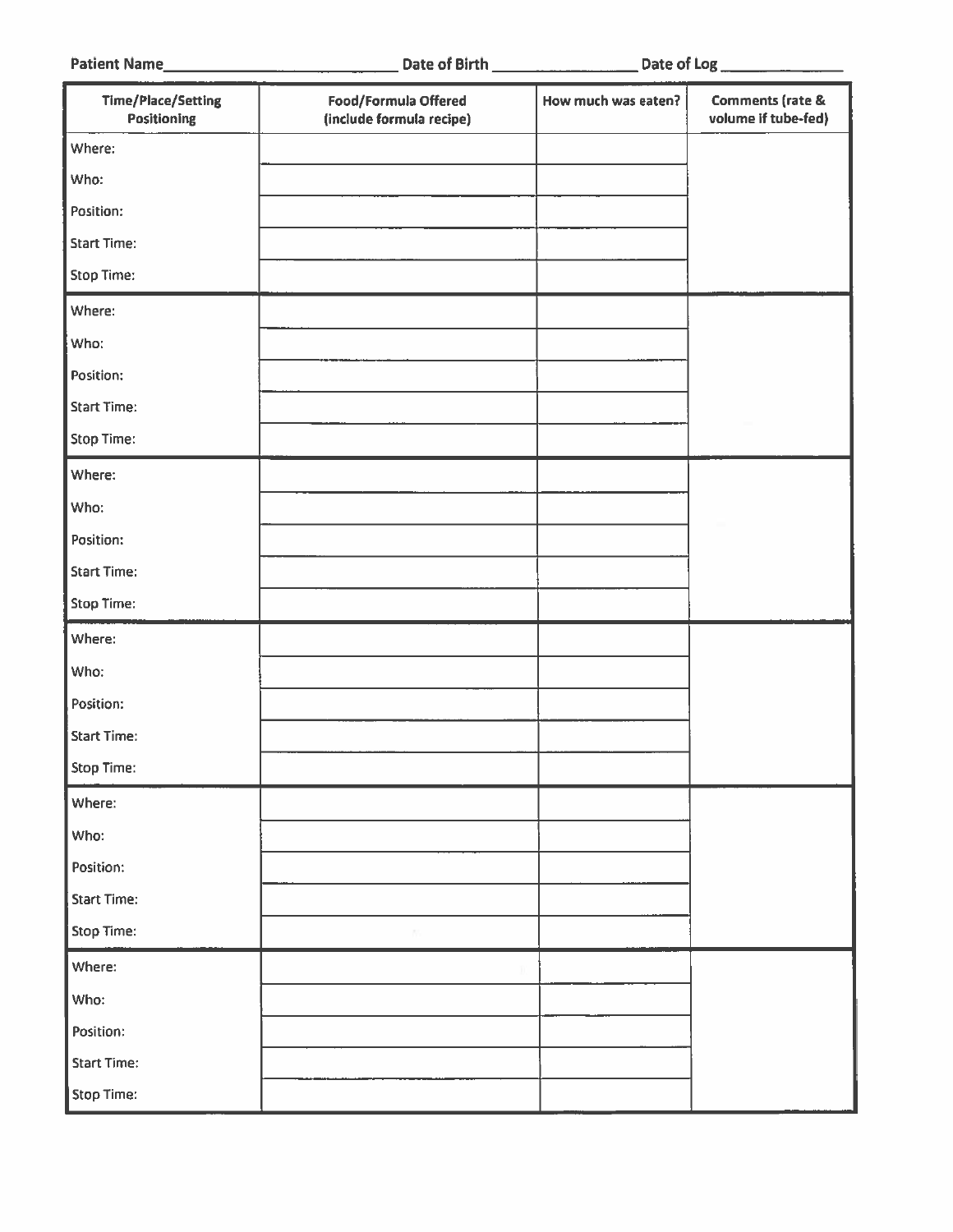

## PEDIATRIC EATING ASSESSMENT TOOL (PediEAT)

Directions: We are interested in learning about the eating behaviors of your child. The items below may not apply to every child. When filling this out, think about what is typical for your child at this time.

#### PHYSIOLOGIC SYMPTOMS

|                                                                                                              | 0      | $\mathbf{1}$           | 2                | 3      | 4                       | 5      |       |
|--------------------------------------------------------------------------------------------------------------|--------|------------------------|------------------|--------|-------------------------|--------|-------|
| My child                                                                                                     | Never  | <b>Almost</b><br>Never | <b>Sometimes</b> | Often  | <b>Almost</b><br>Always | Always | Score |
| 1. gets watery eyes when eating                                                                              | □      | □                      | □                | □      | о                       | ◘      |       |
| 2. gets red color around eyes or face when eating                                                            | ⊡      | □                      | □                | □      | ◘                       | □      |       |
| 3. coughs during or after eating                                                                             | □      | ◘                      | ⊡                | □      | □                       | □      |       |
| sounds gurgly or like they need to cough or clear their throat during or after<br>4.<br>eating               | □      | □                      | ◻                | $\Box$ | □                       | □      |       |
| sounds different during or after a meal (for example, voice becomes hoarse,<br>5.<br>high-pitched, or quiet) | □      | □                      | ◘                | □      | □                       | □      |       |
| 6. chokes or coughs on water or other thin liquids                                                           | ◻      | □                      | ◻                | □      | □                       | □      |       |
| 7. moves head down toward chest when swallowing                                                              | □      | □                      | ◻                | □      | ◻                       | □      |       |
| 8. has food or liquid come out of nose when eating                                                           | ◻      | ◻                      | ◻                | □      | □                       | □      |       |
| 9. gets pale or blue color around his/her lips during meals                                                  | □      | ◻                      | □                | □      | □                       | $\Box$ |       |
| 10. breathes faster or harder when eating                                                                    | □      | □                      | □                | □      | □                       | $\Box$ |       |
| 11. needs to take a break during the meal to rest or catch their breath                                      | □      | □                      | □                | □      | □                       | $\Box$ |       |
| 12. gets tired from eating and is not able to finish                                                         | $\Box$ | $\Box$                 | ◘                | $\Box$ | о                       | $\Box$ |       |
| 13. sweats/gets clammy during meals                                                                          | о      | □                      | □                | о      | □                       | $\Box$ |       |
| 14. tilts head back while eating                                                                             | □      | □                      | □                | $\Box$ | $\Box$                  | $\Box$ |       |
| 15. burps more than usual while eating                                                                       | □      | $\Box$                 | $\Box$           | $\Box$ | $\Box$                  | □      |       |
| 16. throws up during mealtime                                                                                | ◻      | ◻                      | □                | □      | O                       | □      |       |
| throws up between meals (from 30 minutes after the last meal until the next<br>17.<br>meal)                  | □      | □                      | ▭                | □      | □                       | ◻      |       |
| 18. arches back during or after meals                                                                        | □      | $\Box$                 | □                | □      | ⊡                       | $\Box$ |       |
|                                                                                                              |        |                        |                  |        |                         |        |       |

 $\mathbf 1$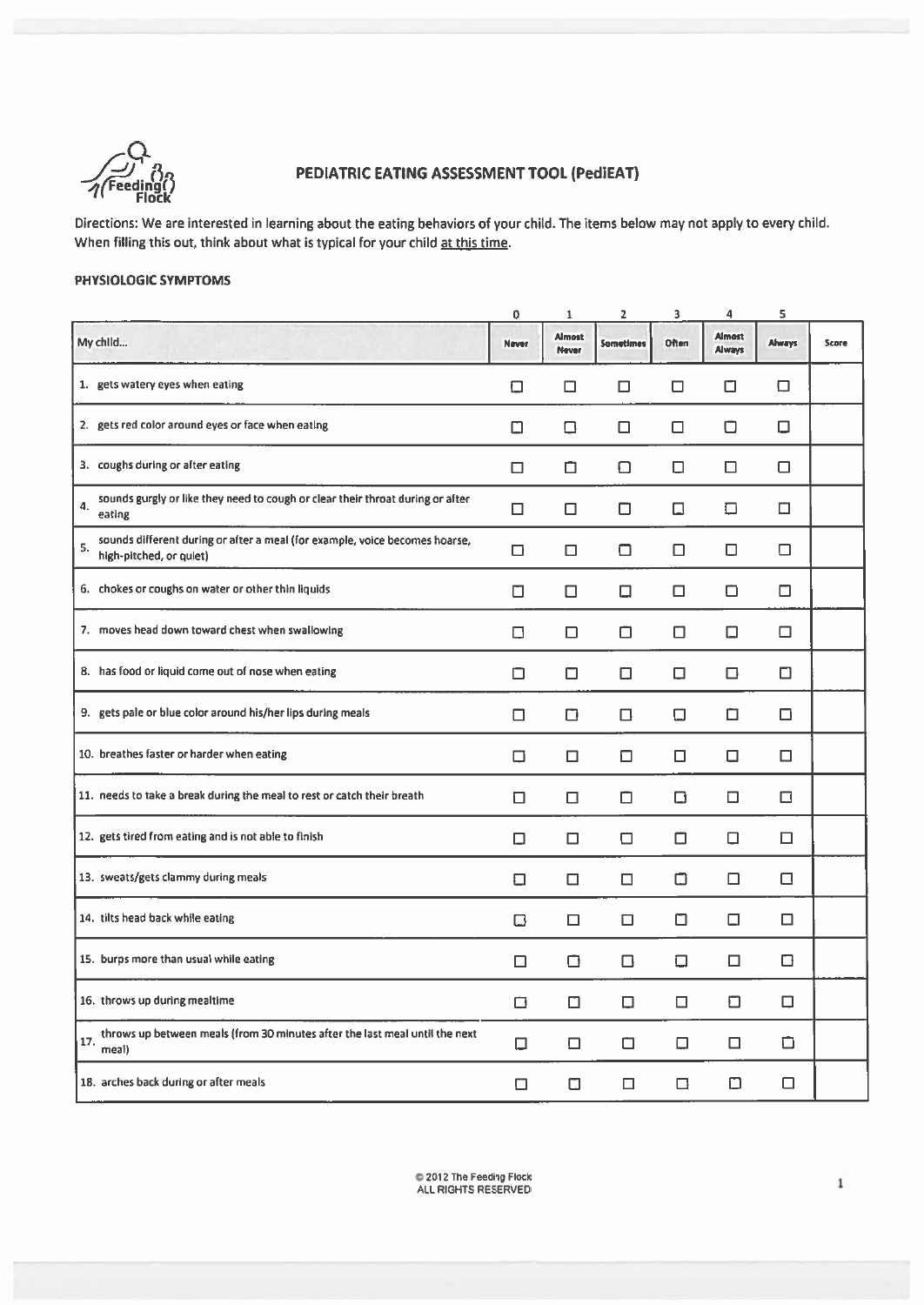|                                                                                                                                                                                 | 0                                          | 1                             | 2         | 3     | 4                              | 5             |              |  |
|---------------------------------------------------------------------------------------------------------------------------------------------------------------------------------|--------------------------------------------|-------------------------------|-----------|-------|--------------------------------|---------------|--------------|--|
| My child                                                                                                                                                                        | Never                                      | <b>Almost</b><br><b>Never</b> | Sometimes | Often | <b>Almost</b><br><b>Always</b> | <b>Always</b> | <b>Score</b> |  |
| gags when it is time to eat {for example, when they see food or when placed in<br>19.<br>high chair)                                                                            | □                                          | ⊓                             | П         | □     | □                              | □             |              |  |
| 20. gags with smooth foods like pudding                                                                                                                                         | □                                          | □                             | □         | □     | □                              | □             |              |  |
| 21. gags with textured food like coarse oatmeal                                                                                                                                 | □                                          | □                             | □         | □     | □                              | □             |              |  |
| gags, coughs, or vomits when brushing teeth (if your child does not have teeth,<br>22. select Never. If your child will not allow you to brush his/her teeth, select<br>Always) | □                                          | ◻                             | □         | □     | □                              | п             |              |  |
| 23. gets a bloated tummy after eating                                                                                                                                           | □                                          | □                             | □         | □     | П                              | □             |              |  |
| 24. turns red in face, may cry with stooling                                                                                                                                    | □                                          | ◘                             | □         | П     | П                              | □             |              |  |
| 25. has gas                                                                                                                                                                     | □                                          | □                             | П         | п     | □                              | ◘             |              |  |
| 26. drools when eating                                                                                                                                                          | □                                          | □                             | □         | □     | □                              | □             |              |  |
| 27. has a hard time eating due to stuffy nose                                                                                                                                   | □                                          | ◻                             | □         | П     | □                              | □             |              |  |
|                                                                                                                                                                                 | <b>Physiologic Symptoms Subscale Score</b> |                               |           |       |                                |               |              |  |
| If you would like to explain any of your responses, please do so here:                                                                                                          |                                            |                               |           |       |                                |               |              |  |
|                                                                                                                                                                                 |                                            |                               |           |       |                                |               |              |  |

#### PROBLEMATIC MEALTIME BEHAVIORS

| $\mathbf 0$  | 1               | $\overline{2}$ | 3     | 4                       | 5             |       |
|--------------|-----------------|----------------|-------|-------------------------|---------------|-------|
| <b>Never</b> | Almost<br>Never | Sometimes      | Often | <b>Almost</b><br>Always | <b>Always</b> | Score |
| □            | П               | □              | □     | □                       | 口             |       |
| □            | п               | □              | □     | □                       | □             |       |
| □            | П               | П              | □     | □                       | □             |       |
| П            | П               | Π              | П     | □                       | □             |       |
| п            | □               | П              | п     | □                       | ⊡             |       |
| □            | ◻               | О              | п     | $\Box$                  | □             |       |
| $\Box$       | ⊡               | ⊓              | n     | □                       | ◘             |       |
| □            | ◻               | □              | □     | □                       | Ω             |       |
|              |                 |                |       |                         |               |       |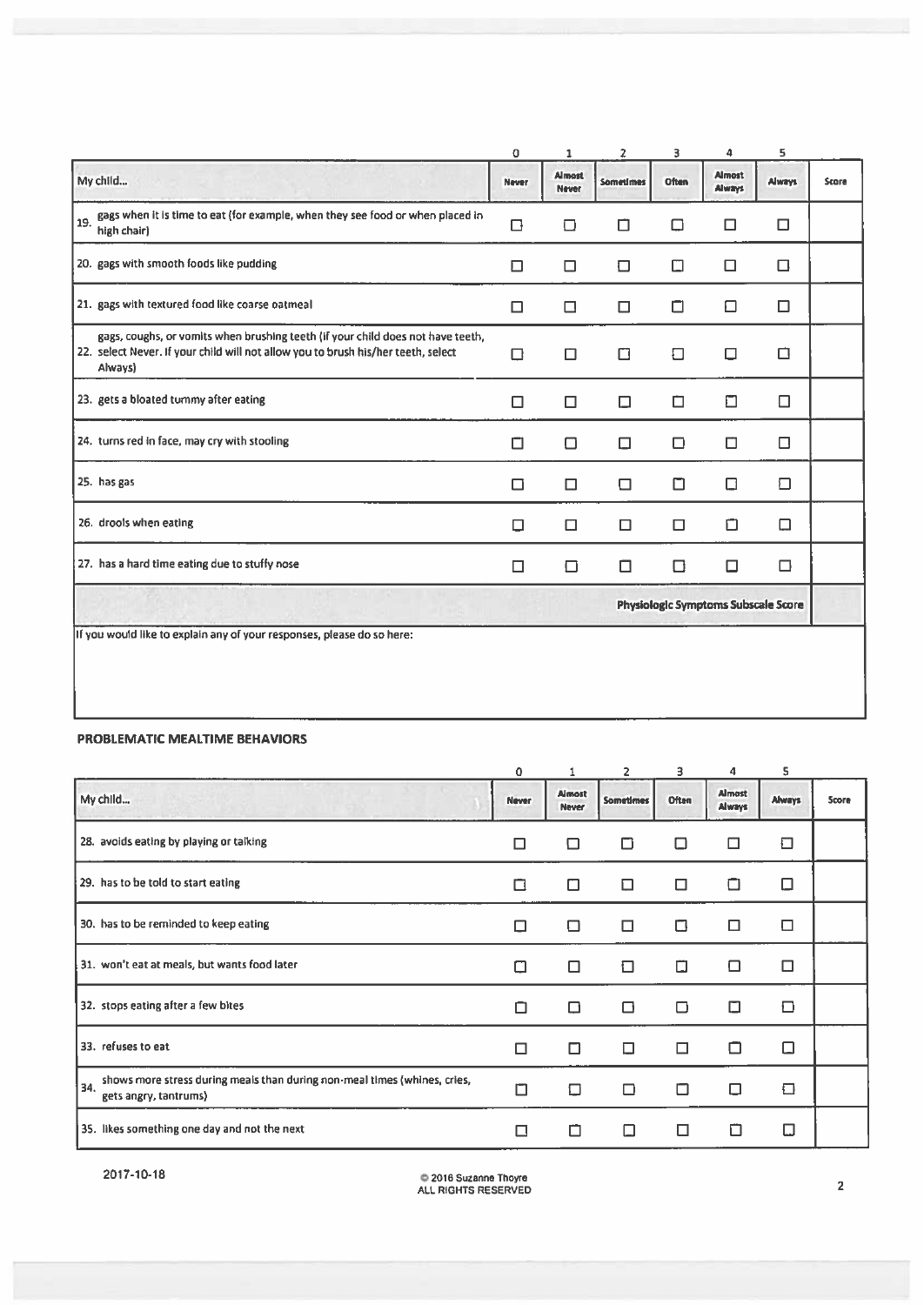|                                                                                                                                               | $\overline{0}$ | $\mathbf{1}$                  | $\overline{z}$                                       | 3              | 4                              | 5             |       |
|-----------------------------------------------------------------------------------------------------------------------------------------------|----------------|-------------------------------|------------------------------------------------------|----------------|--------------------------------|---------------|-------|
| My child                                                                                                                                      | <b>Never</b>   | <b>Almost</b><br><b>Never</b> | <b>Sometimes</b>                                     | Often          | <b>Almost</b><br><b>Always</b> | <b>Always</b> | Score |
| insists on food being offered in a certain way (such as, how food is on the plate<br>36.<br>or what dish or spoon is used, or where they sit) | $\Box$         | □                             | □                                                    | ◘              | ◻                              | □             |       |
| 37. Insists on being fed by the same person(s)                                                                                                | □              | □                             | □                                                    | $\Box$         | □                              | ◻             |       |
| 38. becomes upset by the smell of food                                                                                                        | □              | □                             | □                                                    | П              | ⊡                              | □             |       |
| 39. throws food or pushes food away                                                                                                           | □              | □                             | □                                                    | $\Box$         | П                              | □             |       |
| 40. prefers to drink instead of eat                                                                                                           | ⊓              | □                             | □                                                    | □              | □                              | □             |       |
| 41. prefers crunchy foods                                                                                                                     | □              | □                             | □                                                    | ◘              | □                              | □             |       |
| 42. eats better when entertained                                                                                                              | □              | □                             | ⊡                                                    | □              | □                              | ▭             |       |
| 43. takes more than 30 minutes to eat                                                                                                         | П              | □                             | п                                                    | □              | □                              | □             |       |
| 44. needs mealtime to be calm                                                                                                                 | п              | ⊡                             | Ω                                                    | □              | □                              | ◘             |       |
| 45. wants the same food for more than two weeks in a row                                                                                      | □              | □                             | □                                                    | о              | ◘                              | □             |       |
| Items below are scored according to the numbers at right                                                                                      | 5              | $\overline{\mathbf{4}}$       | 3                                                    | $\overline{2}$ | $\overline{\mathbf{1}}$        | $\Omega$      |       |
| NY 36                                                                                                                                         | <b>Never</b>   | <b>Almost</b><br><b>Never</b> | Sometimes                                            | Often          | Almost<br>Always               | <b>Always</b> |       |
| 46. likes to eat                                                                                                                              | □              | ◻                             | ◻                                                    | □              | □                              | □             |       |
| 47. eats a variety of foods (fruits, vegetables, proteins, etc.)                                                                              | □              | ⊡                             | ▭                                                    | 0              | Ω                              | □             |       |
| 48. Is willing to stay seated during mealtime                                                                                                 | □              | ◻                             | □                                                    | $\Box$         | 0                              | Ω.            |       |
| 49. opens their mouth when food is offered                                                                                                    | □              | □                             | □                                                    | $\Box$         | П                              | □             |       |
| 50. is willing to touch food with their hands                                                                                                 | □              | □                             | □                                                    | Ω              | □                              | □             |       |
| <b>STELL</b>                                                                                                                                  |                |                               | <b>Problematic Mealtime Behaviors Subscale Score</b> |                |                                |               |       |
| If you would like to explain any of your answers, please do so here:                                                                          |                |                               |                                                      |                |                                |               |       |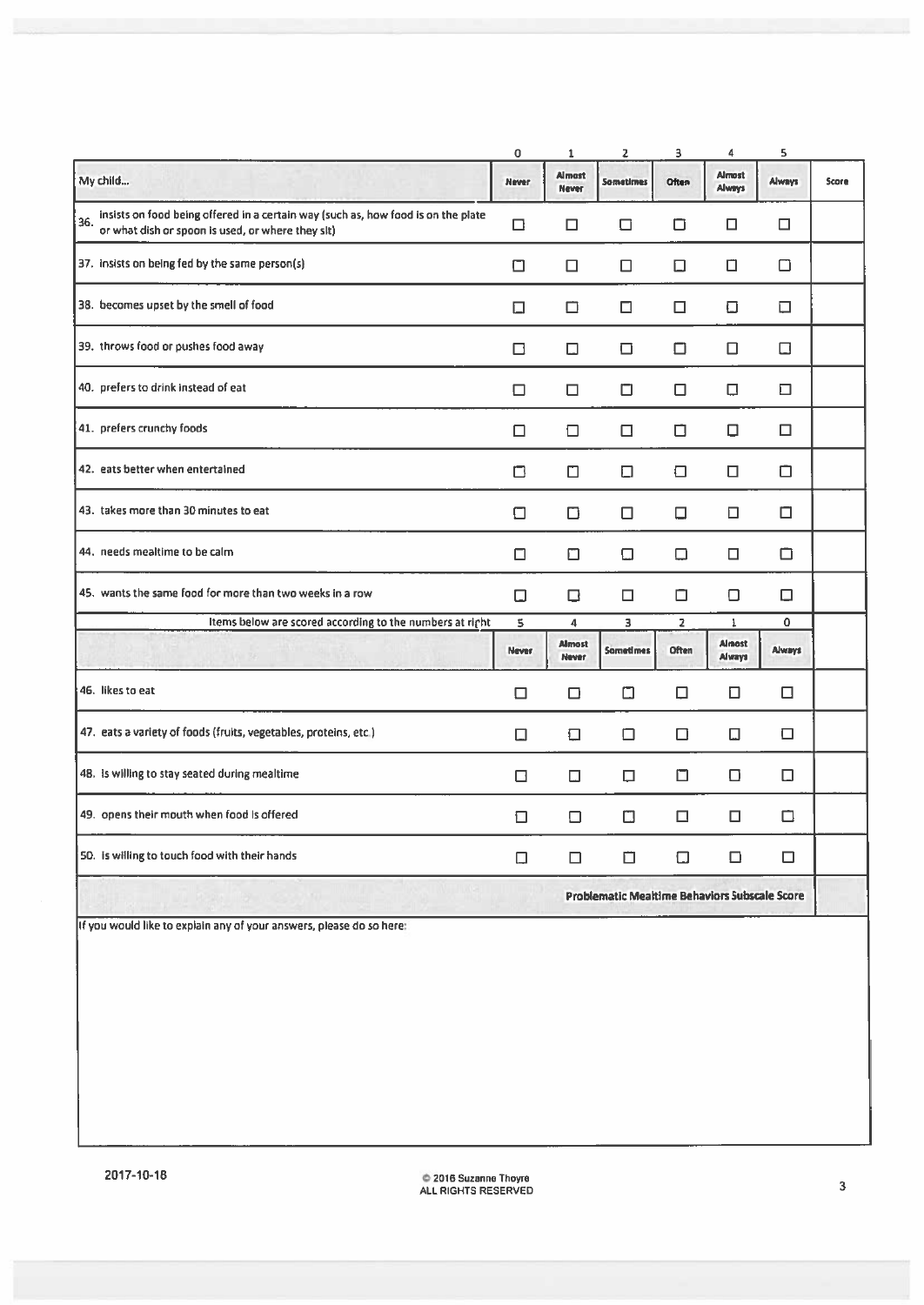#### SELECTIVE / RESTRICTIVE EATING

|                                                                                                                                                                                                                                | 5            | 4                      | з                                                    | 2              | 1                              | 0      |       |
|--------------------------------------------------------------------------------------------------------------------------------------------------------------------------------------------------------------------------------|--------------|------------------------|------------------------------------------------------|----------------|--------------------------------|--------|-------|
| My child                                                                                                                                                                                                                       | Never        | Almost<br><b>Never</b> | Sometimes                                            | Often          | Almost<br>Always               | Always | Score |
| 51. will eat mixed texture foods                                                                                                                                                                                               | □            | ◫                      | □                                                    | $\Box$         | □                              | ◘      |       |
| 52. will eat food warmer than room temperature                                                                                                                                                                                 | □            | $\Box$                 | □                                                    | $\Box$         | □                              | $\Box$ |       |
| 53. Is willing to feed self (if younger in age, holds cup, feeds self crackers)                                                                                                                                                | $\Box$       | □                      | ⊡                                                    | □              | □                              | $\Box$ |       |
| 54. keeps food in mouth when eating (food means non-liquids)                                                                                                                                                                   | □            | □                      | □                                                    | □              | ◘                              | □      |       |
| 55. keeps liquids in mouth when drinking                                                                                                                                                                                       | ◻            | ο                      | □                                                    | ◘              | □                              | □      |       |
| 56. keeps their tongue inside mouth during eating                                                                                                                                                                              | □            | О                      | □                                                    | □              | ◻                              | $\Box$ |       |
| 57. acts hungry before meals                                                                                                                                                                                                   | □            | ◘                      | □                                                    | □              | ◘                              | □      |       |
|                                                                                                                                                                                                                                | 5            | 4                      | 3                                                    | $\overline{2}$ | 1                              | 0      |       |
| For the following Items, if your child is younger than 15 months and is not offered<br>these foods, select Always. If your child is over 15 months and not offered these<br>foods or refuses to eat these foods, select Never. | <b>Never</b> | Almost<br>Never        | Sometimes                                            | Often          | Almost<br><b>Always</b>        | Always | Score |
| 58. will eat foods that need to be chewed                                                                                                                                                                                      | ⊡            | □                      | □                                                    | □              | ◘                              | □      |       |
| 59. will eat textured food like coarse oatmeal                                                                                                                                                                                 | □            | □                      | ο                                                    | □              | ◻                              | ο      |       |
| 60. will eat frozen food, like ice cream                                                                                                                                                                                       | о            | ◘                      | □                                                    | □              | ⊡                              | □      |       |
| 61. chews their food enough                                                                                                                                                                                                    | □            | $\Box$                 | □                                                    | ◘              | □                              | ⊡      |       |
| 62. moves food in their mouth when chewing without help                                                                                                                                                                        | □            | ◻                      | □                                                    | □              | □                              | ◻      |       |
| Items below are scored according to the numbers at right                                                                                                                                                                       | 0            | $\mathbf{1}$           | $\overline{2}$                                       | 3              | 4                              | 5      |       |
|                                                                                                                                                                                                                                | Never        | Almost<br>Never        | <b>Sometimes</b>                                     | <b>Often</b>   | <b>Almost</b><br><b>Always</b> | Always | Score |
| 63. sniffs food or objects                                                                                                                                                                                                     | □            | $\Box$                 | $\Box$                                               | $\Box$         | ο                              | $\Box$ |       |
| 64. spits food out                                                                                                                                                                                                             | $\Box$       | $\Box$                 | $\Box$                                               | $\Box$         | О                              | $\Box$ |       |
| 65. eats too fast                                                                                                                                                                                                              | $\Box$       | $\Box$                 | $\Box$                                               | $\Box$         | □                              | $\Box$ |       |
|                                                                                                                                                                                                                                |              |                        | <b>Selective / Restrictive Eating Subscale Score</b> |                |                                |        |       |
| If you would like to explain any of your responses, please do so here:                                                                                                                                                         |              |                        |                                                      |                |                                |        |       |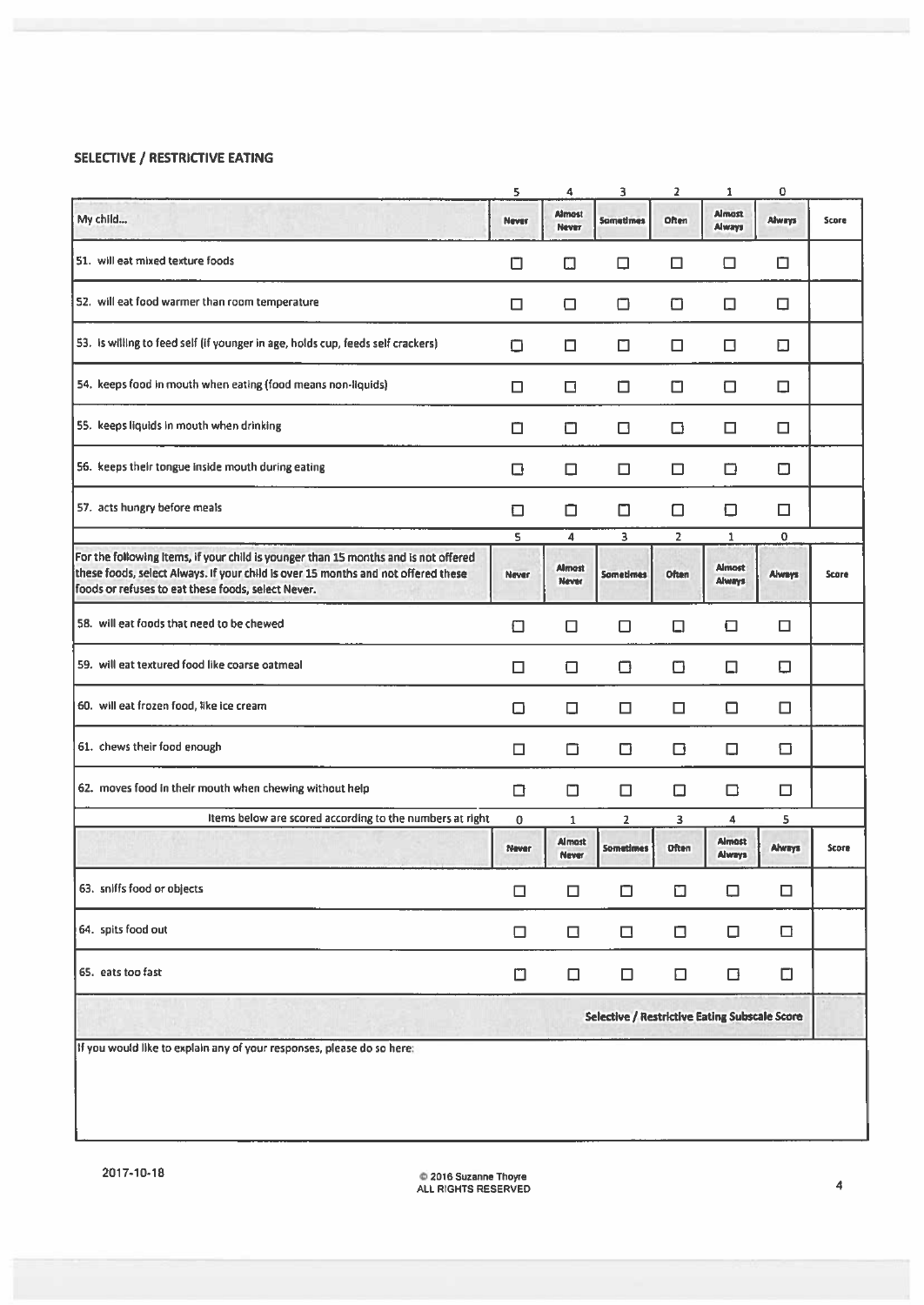| <b>ORAL PROCESSING</b>                                                                                                                                                                                                            | $\Omega$ | $\mathbf{1}$                          | $\overline{2}$   | 3      | 4                              | 5      |       |
|-----------------------------------------------------------------------------------------------------------------------------------------------------------------------------------------------------------------------------------|----------|---------------------------------------|------------------|--------|--------------------------------|--------|-------|
| My child                                                                                                                                                                                                                          | Never    | <b>Almost</b><br>Never                | <b>Sometimes</b> | Often  | <b>Almost</b><br><b>Always</b> | Always | Score |
| 66. stores food in their cheek or roof of mouth                                                                                                                                                                                   | □        | □                                     | □                | □      | ◘                              | □      |       |
| 68. gets food stuck in their cheek or roof of mouth                                                                                                                                                                               | □        | ◘                                     | □                | □      | □                              | ◘      |       |
| 70. prefers smooth foods like yogurt                                                                                                                                                                                              | □        | ่                                     | ⊡                | □      | □                              | □      |       |
| 72. puts too much food in mouth at one time                                                                                                                                                                                       | □        | □                                     | □                | □      | □                              | □      |       |
| 73. puts fingers in mouth to move food                                                                                                                                                                                            | □        | $\Box$                                | □                | □      | □                              | ◘      |       |
| 74. prefers strong flavors                                                                                                                                                                                                        | ◻        | $\Box$                                | □                | □      | ο                              | □      |       |
| 75. bites down on the spoon or fork and does not release it easily                                                                                                                                                                | □        | ◻                                     | ◻                | □      | □                              | ◻      |       |
| grinds teeth when awake (if your child does not have teeth, please select<br>76.<br>Never.                                                                                                                                        | □        | □                                     | □                | □      | □                              | □      |       |
| 77. chews on toys, clothes, or other objects                                                                                                                                                                                      | □        | □                                     | □                | □      | □                              | П      |       |
| Items below are scored according to the numbers at right                                                                                                                                                                          | 0        | $\mathbf{1}$                          | $\overline{2}$   | з      | 4                              | 5      |       |
| For the following items, if your child is younger than 15 months and is not offered<br>chewable foods, select Never. If your child is over 15 months and not offered these<br>foods or refuses to eat these foods, select Always. | Never    | Almost<br>Never                       | Sometimes        | Often  | Almost<br>Always               | Always | Score |
| 67. has to be reminded to chew food                                                                                                                                                                                               | ◻        | ◻                                     | ⊡                | □      | ◻                              | □      |       |
| 69. sucks on food to soften or moisten it, rather than chewing it                                                                                                                                                                 | ⊡        | о                                     | ◻                | □      | □                              | □      |       |
| 71. chews food but doesn't swallow it                                                                                                                                                                                             | □        | □                                     | □                | $\Box$ | □                              | $\Box$ |       |
| 74. chews a bite of food for a long time (~30 seconds or longer)                                                                                                                                                                  | ◻        | □                                     | □                | ◘      | Ω                              | □      |       |
|                                                                                                                                                                                                                                   |          | <b>Oral Processing Subscale Score</b> |                  |        |                                |        |       |
| If you would like to explain any of your responses, please do so here:                                                                                                                                                            |          |                                       |                  |        |                                |        |       |
|                                                                                                                                                                                                                                   |          |                                       |                  |        |                                |        |       |
|                                                                                                                                                                                                                                   |          |                                       |                  |        |                                |        |       |